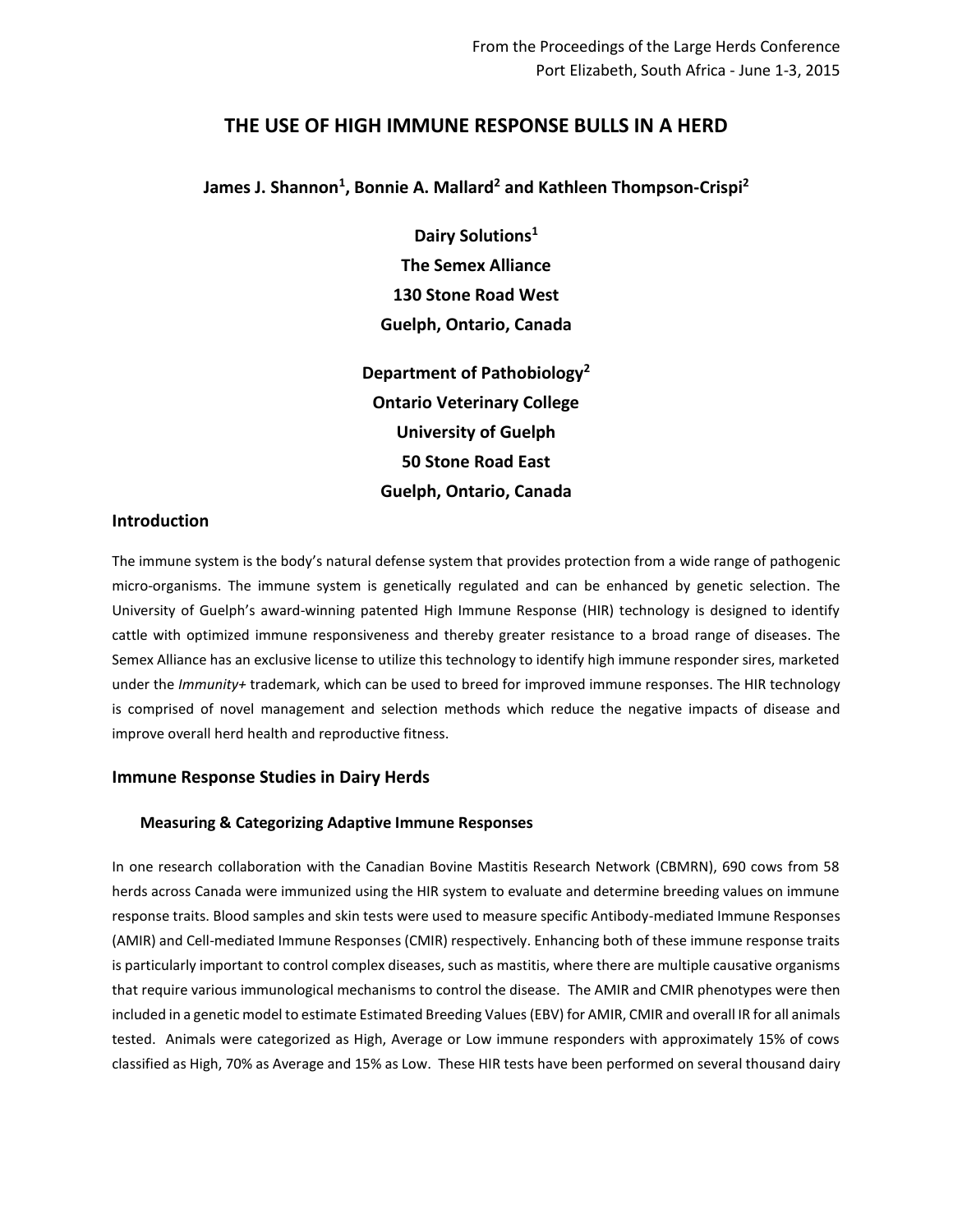females to date as part of various research studies or test herds including 700 cows tested from a 3,000 cow dairy in Florida, USA.

In the CBMRN study, there were some notable differences in immune responses across provinces. For instance, cows in the province of Alberta had higher CMIR responses than those in other provinces and higher secondary antibody responses. Interestingly, cows in Alberta were also found to have the lowest incidence of *Escherichia coli* and *Staphylococcus aureus* mastitis compared to other regions again demonstrating the benefits of an appropriate and more robust immune response. This was the first study to evaluate adaptive immune response profiles and disease incidence of dairy cows on a national scale and provided the first evidence that the HIR test could be used across regions or countries (Thompson-Crispi et al 2011a,b).

Calves can be HIR tested as early as two months of age (Cartwright et al 2011). Calves with the highest immune response profiles as calves have the greatest chance of survival as cows. The ability to HIR test calves early and identify those with the greatest immunological potential provides an excellent opportunity to help dairy producers decide which calves to keep and which to cull, or to tailor management and breeding practices within calf groups.

#### **Disease Resistance**

Antibiotics may be the treatment of choice for diseases such as certain types of mastitis, but this is less than an ideal treatment in a world making every effort to restrain the use of antibiotics with a goal to limit the emergence of antibiotic resistant pathogens. Therefore there is an urgent need for alternative health strategies, both preventative and therapeutic, in which microbial drug resistance cannot develop. These may include a combination of vaccination, dietary supplementation (e.g. probiotics) and genetic strategies that can act safely and synergistically in the prevention of disease.

The immune system is the body's natural defense against infectious disease and cancer. This system has the ability to customize a protective response against a set of diverse pathogens. It can detect danger signals emitted from foreign agents or defective host cells and deliver defensive mechanisms to destroy bacteria, viruses, fungi, worms or cancer cells. These defensive mechanisms are delivered via a collection of genetically regulated cells and molecules that control invading micro-organisms, including those that cause bovine mastitis, metritis, pneumonia, Johne's disease, BLV and so on. The appeal with a genetic approach for immune response traits is that it makes use of the animal's own inherent ability to make appropriate immune responses to a given pathogen.

A study assessing immune response in comparison with disease incidence found a lower occurrence of mastitis in high immune responders in 2 out of 3 Canadian herds tested (Wagter et al 2000). A more recent study of 58 dairy herds that were part of the Canadian Bovine Mastitis Research Network (CBMRN) also indicated that cows identified as having high immune responses had lower mastitis incidence, and for mastitis that did occur, it had lower severity than in cows classified as average or low responders (Thompson-Crispi et al 2013). This included the incidence of both *E. coli* and *S. aureus* mastitis, as well as other causative bacteria. Another study in a 3,000 cow dairy in the US substantiated these findings by demonstrating reductions in the incidence of mastitis (27%), metritis (17%) and retained placenta (32%) of cows with both high antibody-mediated and cell-mediated immune responses compared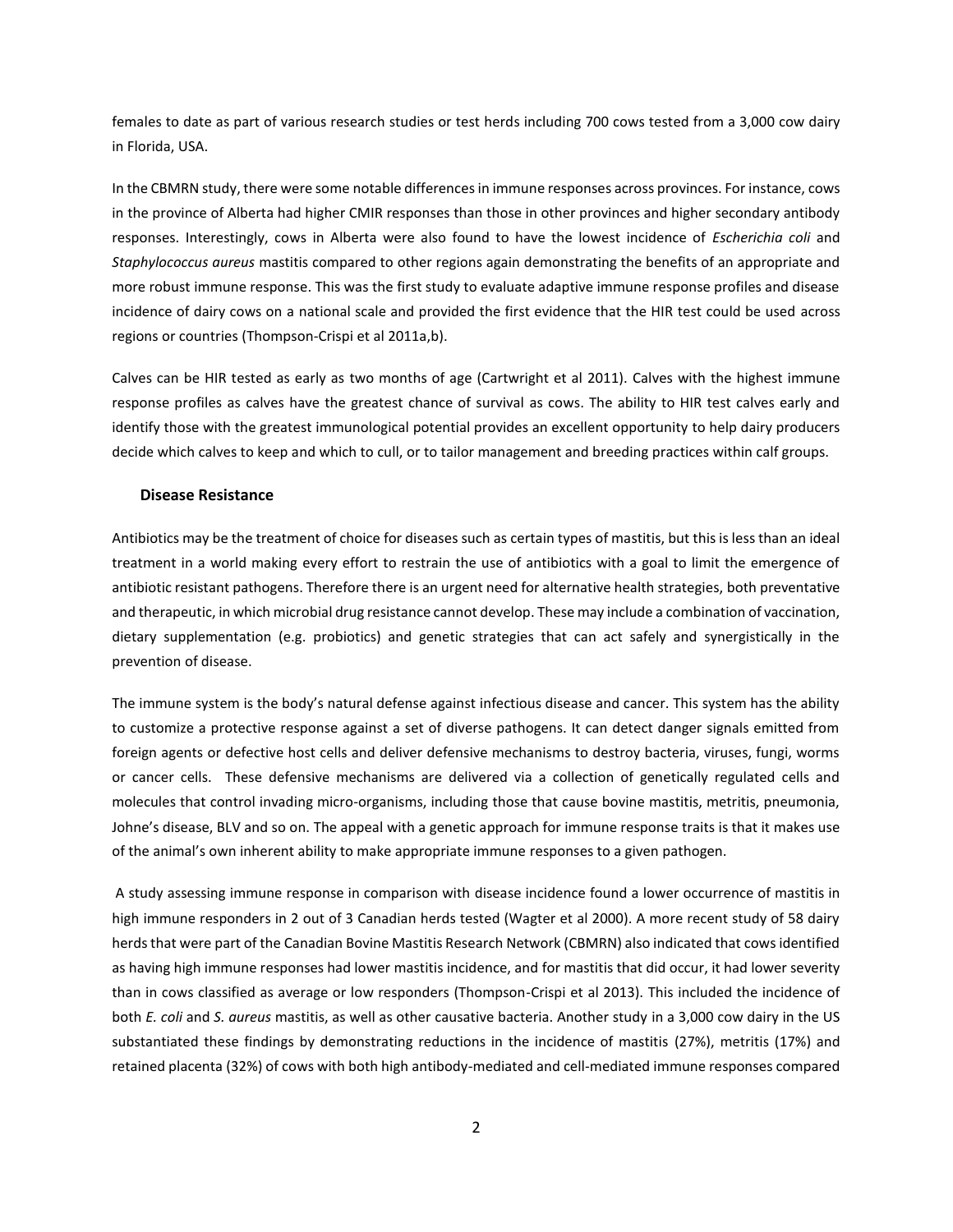to average or low responders based on their EBVs for these traits (Thompson-Crispi et al 2012b). In general high responder cows have about half the disease occurrence of low responders (Figure 1).



**Figure 1. Disease Occurrence (%) in High, Average and Low Immune Responder Cows (Wagter et al 2000, Thompson-Crispi et al 2012b, 2013)**

A recent study compared hoof health data, collected by a hoof trimmer who is part of larger hoof health project, on 190 Holstein cows with immune response for AMIR and CMIR (Cartwright et al, 2014). The data included first hoof trimming for each animal and multiple lesions per cow were reported if present. Lesions were analyzed both as individual lesion type and grouped into infectious and horn categories. The hoof trimmer scored each lesion for severity as:  $1 =$  least,  $2 =$  middle,  $3 =$  most. Results showed that high AMIR cows had significantly less infectious digital dermatitis (23%) compared to average (60%), and less but non-significant ( $P = 0.19$ ) compared to low responders (50%). Of the reported cases, the high responders had significantly less infectious digital dermatitis of the highest severity score (3%) compared to low responders (47%). High CMIR cows had a trend towards less interdigital hyperplasia (0%) compared to average responders (11%).



**Figure 2. Percentage Incidence of Infectious Digital Dermatitis in High, Average and Low AMIR Cows (Cartwright, S.L. et al 2014)**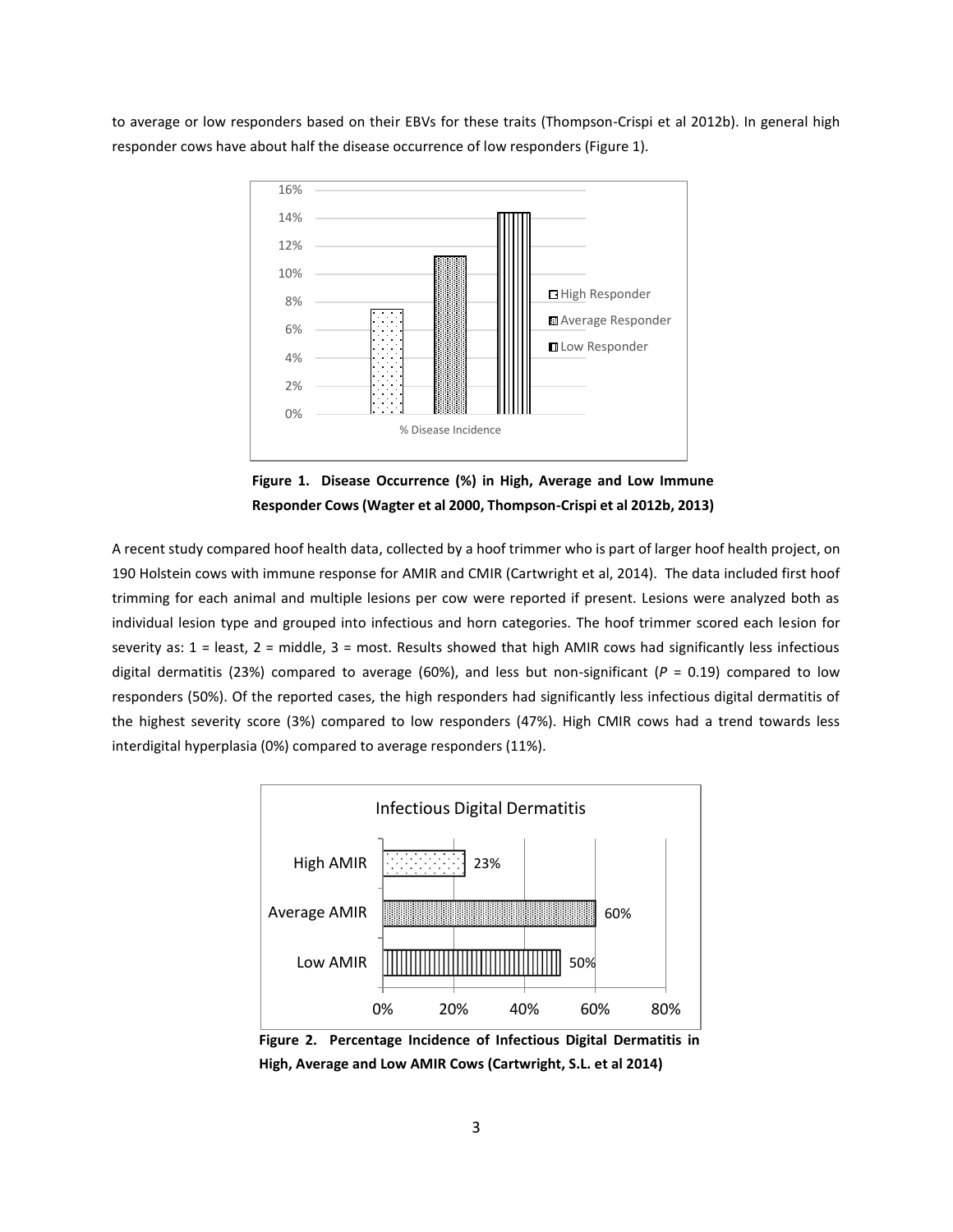#### **Higher Colostrum Quality and Greater Response to Vaccination**

Of substantial relevance to animal health is the fact that high immune responders produce higher quality colostrum. Initial experiments showed that colostrum from high responder cows contain more specific antibodies to a test antigen compared with average and low responders (Wagter et al., 2000). This finding was recently substantiated in experiments showing that antibody to a test antigen in blood was positively and significantly correlated with antibody in colostrum or milk during early (calving to 5 days postpartum) and late lactation (around 280 days in milk on average). It is worth noting the positive and significant correlation detected between antibody in colostrum of the mother and in the blood of their calves 2 days after administration of colostrum (Wagter et al., 2012). In addition, it recently has been shown that cows classified as high antibody- mediated immune responders have greater concentrations of total immunoglobulin (IgG) and β-lactoglobulin in colostrum compared with average and low responders (Fleming, 2014; Figure 1). It is well known that molecules such as IgG, and β-lactoglobulin exert antimicrobial activities against mastitis-causing pathogens (Butler 1983; Chaneton et al., 2011). The anti-microbial activity of molecules such as IgG, lactoferrin and beta-lactoglobulin may explain, at least in part, the lower incidence of mastitis in high immune responders and may provide a platform for future research into the plethora of immunologically-active components in colostrum from high immune responding cattle. Wagter et al. (2000) also reported that cows with high antibody responses responded better to a J5 mastitis vaccine. It is estimated that up to 20% of animals have little or no response to commercial vaccination in comparison to only 4% of high immune responders (Mallard, B. Personal communication).



**Figure 3. Colostral-specific antibody (ELISA Optical Density x 3), colostrum β-lactoglobulin (mg/ml) and total immunoglobulin (mg/dl x 1000) in high, average and low immune responder cows (Wagter et al 2000, and Fleming, 2014)**

### **Genetic Components & Genomics of Immune Response**

Immune response phenotypes are influenced of two major factors - genetics plus environment. By comparing the phenotypic response traits in related individuals the genetic components can be estimated. Knowledge of the genetic component allows computation of the heritable fraction (heritability) and the calculation of estimated breeding value (EBV) for the animals. Immune response traits have a high heritability (19 to 46%) which is very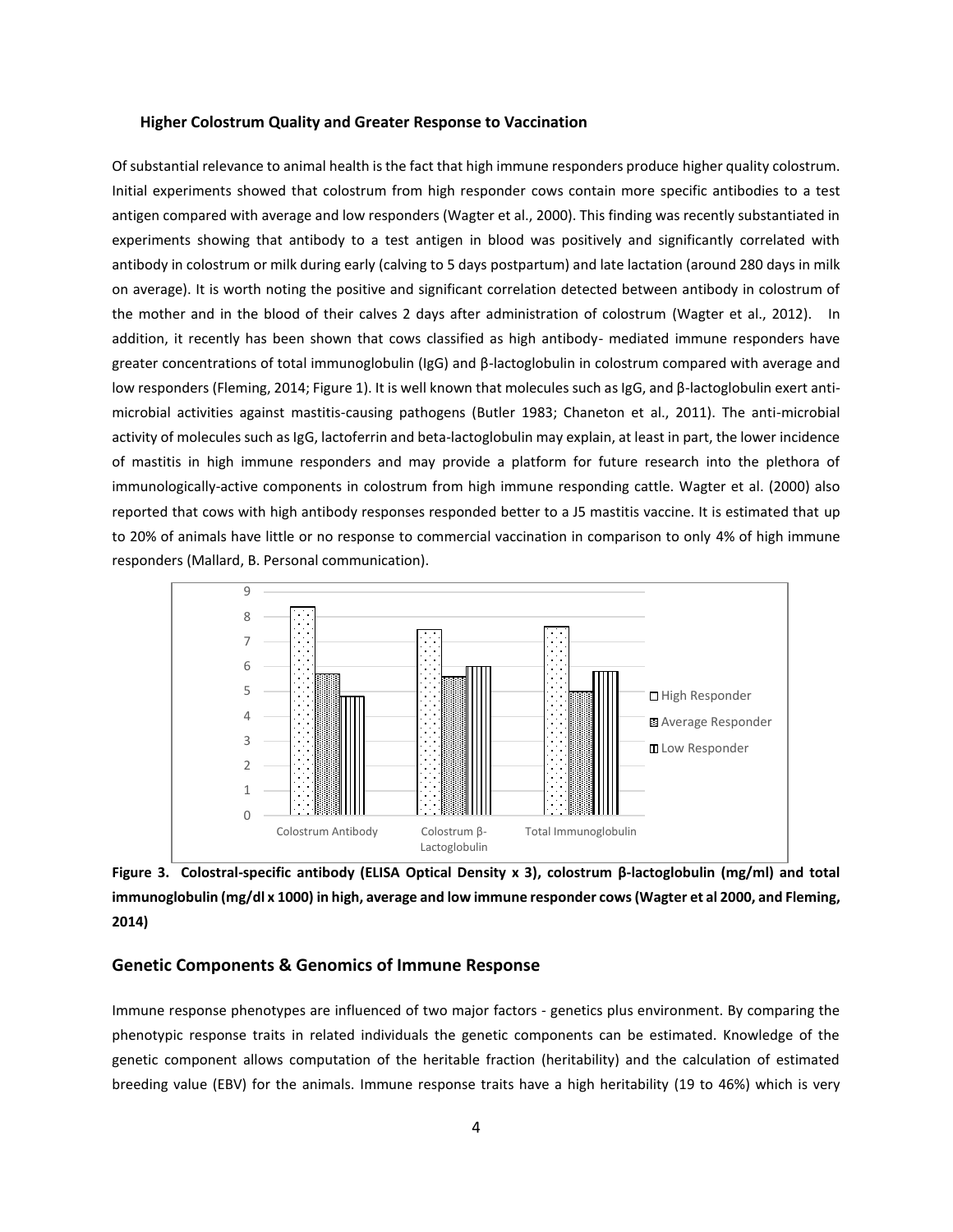comparable to the heritability for production traits (table 1 - Thompson-Crispi et al. 2012b and Thompson-Crispi et al. 2014a). This implies a tremendous opportunity for the dairy industry given that most health related traits have low heritability estimates that range between 2 and 9%. These levels are sufficiently high to allow for improvement via genetic selection (Abdel-Azim et al 2005, Thompson-Crispi et al 2012a). Utilizing EBVs for immune response to breed animals, it is feasible to make genetic gains in immune response relatively quickly in a similar manner to cattle populations that have been genetically improved for production and some conformation traits.

|                                             | <b>Heritability</b>  |                       |  |  |
|---------------------------------------------|----------------------|-----------------------|--|--|
| Trait                                       | <b>Holstein Cows</b> | <b>Holstein Sires</b> |  |  |
| Antibody-mediated Immune<br>Response (AMIR) | $0.29$ (+/- 0.10)    | $0.46$ (+/- 0.08)     |  |  |
| Cell-mediated Immune Response<br>(CMIR)     | $0.19 (+/- 0.10)$    | $0.22 (+/- 0.08)$     |  |  |

**Table 1. Heritability Estimates for Antibody-mediated and Cell-mediated Immune Response for Holstein Cows and Sires (Thompson-Crispi et al. 2012b and Thompson-Crispi et al. 2014a)**

Two separate genome wide association studies for immune response were conducted, one based on a selected population of tested females and another on a larger group of non-related tested sires. The animals were genomic tested using the Illumina 50K SNP chip and immune tested using the HIR technology. In the female study, 186 genetic markers that are part of 11 genetic pathways were shown to differ between these cows based on antibody responses, and 21 genetic markers were associated with cell-mediated responses (Thompson-Crispi et al 2012c). Genetic pathways included those within the bovine Major Histocompatibility Complex (BoLA), a complex gene region that is important in the initiation and regulation of adaptive immune responses.

In the male study, 266 unique genetic markers were shown to differ between these sires based on antibody responses and 46 unique genetic markers were significant in explaining differences between sires based on cellmediated responses (Thompson-Crispi et al. 2014b). Though the proportion of significant SNPs on chromosome 23 associated with AMIR were higher on the female compared to the male study (Thompson-Crispi et al. 2012c, Thompson-Crispi et al. 2014b), they confirm chromosome 23 is a highly important gene region regulating antibody responses in dairy cattle.

Dr. Mallard's group at the University of Guelph are currently working to establish a large reference population of Holstein sires (~2,000) and cows (~3,000) with immune response phenotypes and 50K SNP genotypes. If successful, it may be possible in the near future to identify high or low immune responders from a simple hair sample.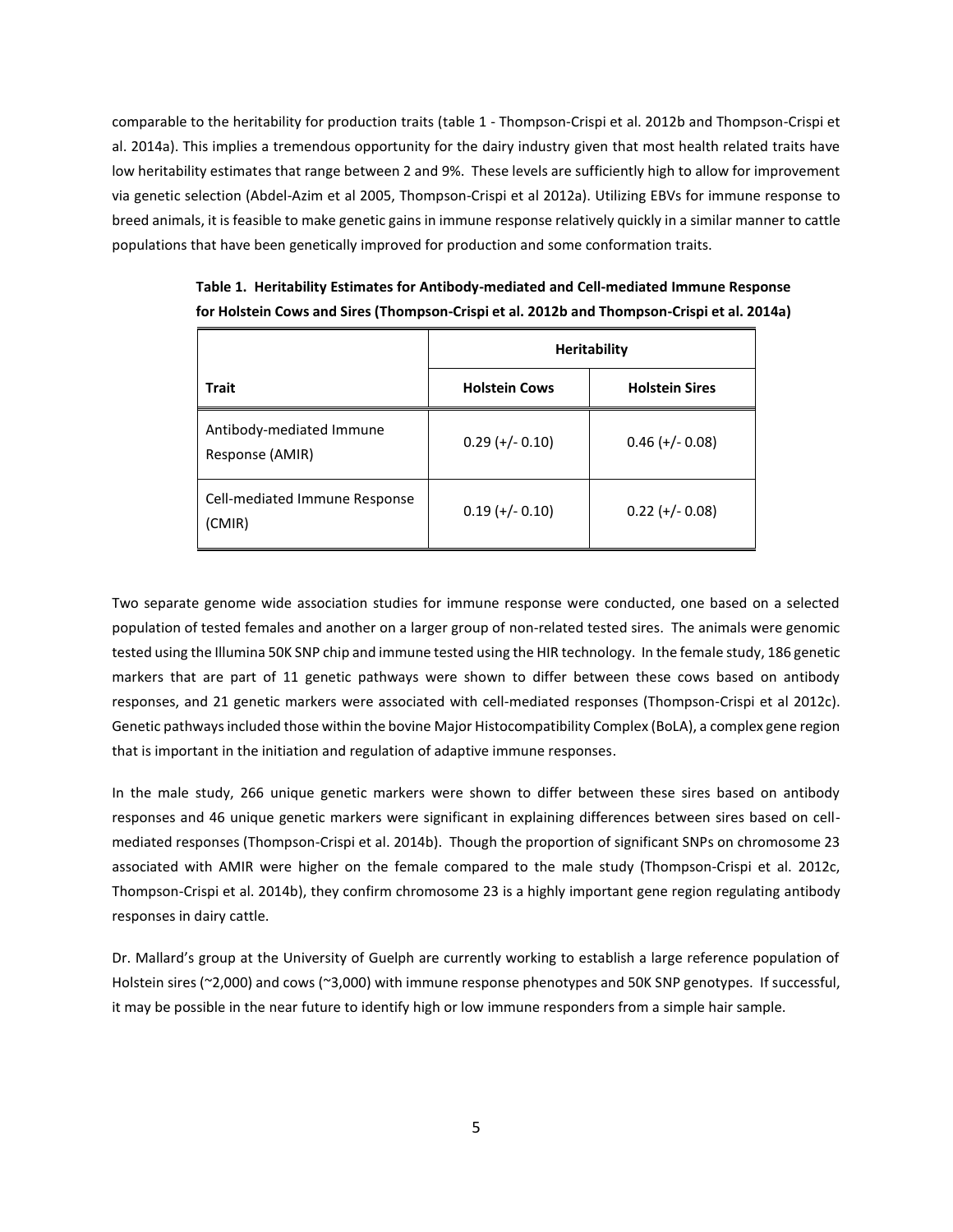### **Sires Tested for Immune Response**

The Semex Alliance has an exclusive license to utilize the high HIR technology to identify high immune responder sires, marketed under the *Immunity+* trademark, which can be used to breed for improved immune responses. Since April 2012, Semex has been immune testing all young bulls coming out of isolation, older bulls approaching their first daughter proof, and selected young genomic sires at each of their four main locations housing bulls. As of December 2014, there have been 1789 Holstein, Jersey and Ayrshire sires tested for immune response. Similar to the testing of females, blood samples and skin tests were assessed for each sire to measure specific AMIR and CMIR, respectively. The AMIR and CMIR phenotypes were then included in a genetic model to determine EBV for AMIR, CMIR and overall IR for all animals tested. The top 10% of tested sires are categorized as being high immune responders, and marketed under the Immunity+ trademark (Shannon 2014).

With the high heritability of immune response traits (19 to 46% - Thompson-Crispi et al. 2012b and Thompson-Crispi et al. 2014)), there is a tremendous opportunity for dairy producers to use high immune response sires (Immunity+ sires) to reduce disease incidence in their herds through the improved immune response in their daughters. Based on the disease reduction for many diseases observed in high immune responder cows, and taking into account the high heritability estimates and the fact that a sire contributes half of the genetic profile of their daughters, Dr. Jacques Chesnais, Senior Geneticist at Boviteq/Semex, estimated that daughters of Immunity+ sires should be expected to have a 4 to 8% reduction in disease incidence compared to herd average. This reduction is additive by generation bred to an Immunity+ sire, so like breeding for production traits, greater resistance accumulates over time as well as the additional improvements in colostrum quality and response to commercial vaccines.

A comparison study using health recording data on three large US dairies was conducted to compare disease incidence of daughters of Immunity+ sires with daughters of other sires. With the theoretical expectations of 4-8% disease reduction, the Immunity+ daughters met or surpassed those expectation with 8 to 44% less disease and the most notable reductions observed with mastitis and calf pneumonia (Table 2).

| <b>Disease</b>                                    | Herd (No. of<br><b>Milking Cows)</b> | Cattle                            | Immunity+<br><b>Daughters</b> | <b>All Other</b><br><b>Daughters</b> | <b>Disease</b><br>Reduction * |
|---------------------------------------------------|--------------------------------------|-----------------------------------|-------------------------------|--------------------------------------|-------------------------------|
| <b>Mastitis</b>                                   | Herd 1 (1500 cows)                   | $1st$ lactation                   | 8.8%                          | 15.8%                                | 44.3%                         |
|                                                   | Herd 2 (1700 cows)                   | $1st$ & $2nd$ lactation           | 11.7%                         | 14.5%                                | 19.3%                         |
| <b>Metritis</b>                                   | Herd 2                               | $1st$ & 2 <sup>nd</sup> lactation | 4.2%                          | 5.6%                                 | 25.0%                         |
| <b>Retained Placenta</b>                          | Herd 2                               | $1st$ & $2nd$ lactation           | 0.0%                          | 0.7%                                 | 100%                          |
| <b>All Recorded Diseases</b>                      | Herd 1                               | $1st$ lactation                   | 16.7%                         | 18.2%                                | 8.5%                          |
| Pneumonia                                         | Herd 1                               | <b>Heifers</b>                    | 6.8%                          | 9.1%                                 | 25.3%                         |
| <b>Pulmonary Treatment</b><br>(regular/intensive) | Herd 3 (2500 cows)                   | <b>Heifers</b>                    | 19.5% / 0.9%                  | 27.4% / 1.6%                         | 28.8% / 43.8%                 |

**Table 2. Disease Occurrence of Immunity+ Daughters on Three Large US Dairy Herds**

\* (Disease incidence for all others) – (Disease incidence for Immunity+ daughters) / (Disease incidence for all others)\*100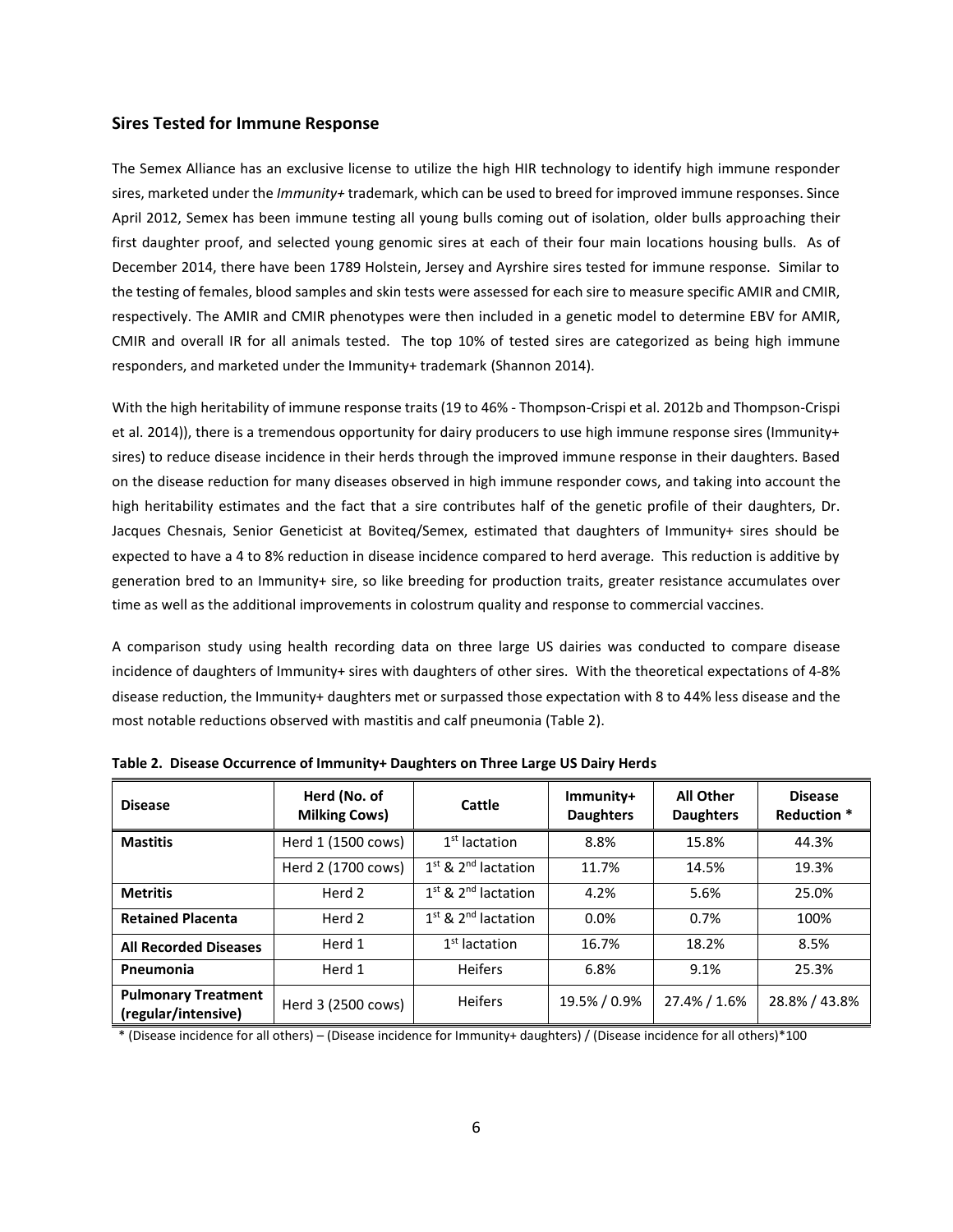Numerous studies over two decades of research have shown that breeding for enhanced disease resistance based on breeding values of immune response improves livestock health while not negatively impacting production traits (Mallard et al 1992, Wagter et al 2003; Thompson-Crispi et al 2014b). In fact, in dairy cattle this approach appears to improve overall herd life, as well as certain reproductive traits, including first service to conception and non-return rate (Thompson-Crispi et al 2012a, Mallard et al 2014). This relation can be further substantiated by comparing Immunity+ sires vs. non-Immunity+ sires among all sires tested over a one-year period, and analyzing proofs for traditional health traits with these two groupings of sires. The Immunity+ sires had a favorable advantage for all four health related traits compared to non-Immunity+ sires, thus showing an association between immune response and health, fitness and fertility traits (Table 3).

| <b>Trait</b>            | <b>Average Proof for</b><br><b>Immunity+ Sires</b> | <b>Average Proof for</b><br><b>Non-Immunity+ Sires</b> | <b>Difference</b> |
|-------------------------|----------------------------------------------------|--------------------------------------------------------|-------------------|
| Productive Life         | $+4.8$                                             | $+3.0$                                                 | $+1.8$            |
| Daughter Pregnancy Rate | $+1.0$                                             | $+0.1$                                                 | $+0.9$            |
| Somatic Cell Score      | 2.72                                               | 2.82                                                   | -0.10 favorable   |
| Daughter Calving Ease   | 5.4%                                               | 6.0%                                                   | favorable<br>-0.6 |

**Table 3. August 2014 Sire Proofs (USDA) for Immunity+ Sires vs. Other Sires for All Bulls Tested from July 2013 to June 2014**

Furthermore, for all sires tested, there were low but favorable correlations between sire EBV for immune response and the four health related traits. The correlations were 6% for Daughter Calving Ease, 14% for SCS, 16% for Productive Life and 27% for Daughter Pregnancy Rate. These correlations show a relation between immune response and animal fitness and fertility, however the low level confirms immune response as a unique trait that has previously not been selected for in the dairy cattle industry. Greater immunity and disease resistance can best be developed genetically via selection for immune response and Immunity+ sires.

### **Conclusions**

HIR/*Immunity+* is an award winning patented technology that allows dairy producers to safely and effectively improve the health of their herd. High immune responder cows have about half the disease occurrence of low responders, along with improved colostrum quality and greater response to commercial vaccination. Immune response is highly heritable (19-46%). Early indications show that daughters of Immunity+ sires have a lower incidence of disease that surpasses the theoretical genetic expectations of the technology. And using Immunity+ bulls allows the beneficial disease resistance genes to be passed on to subsequent generations of offspring.

# **Acknowledgements**

Contributions from all current and previous staff and students in the Mallard laboratory are gratefully acknowledged. Research funding for the HIR technology from NSERC, OMAFRA, DairyGen and Semex are highly appreciated.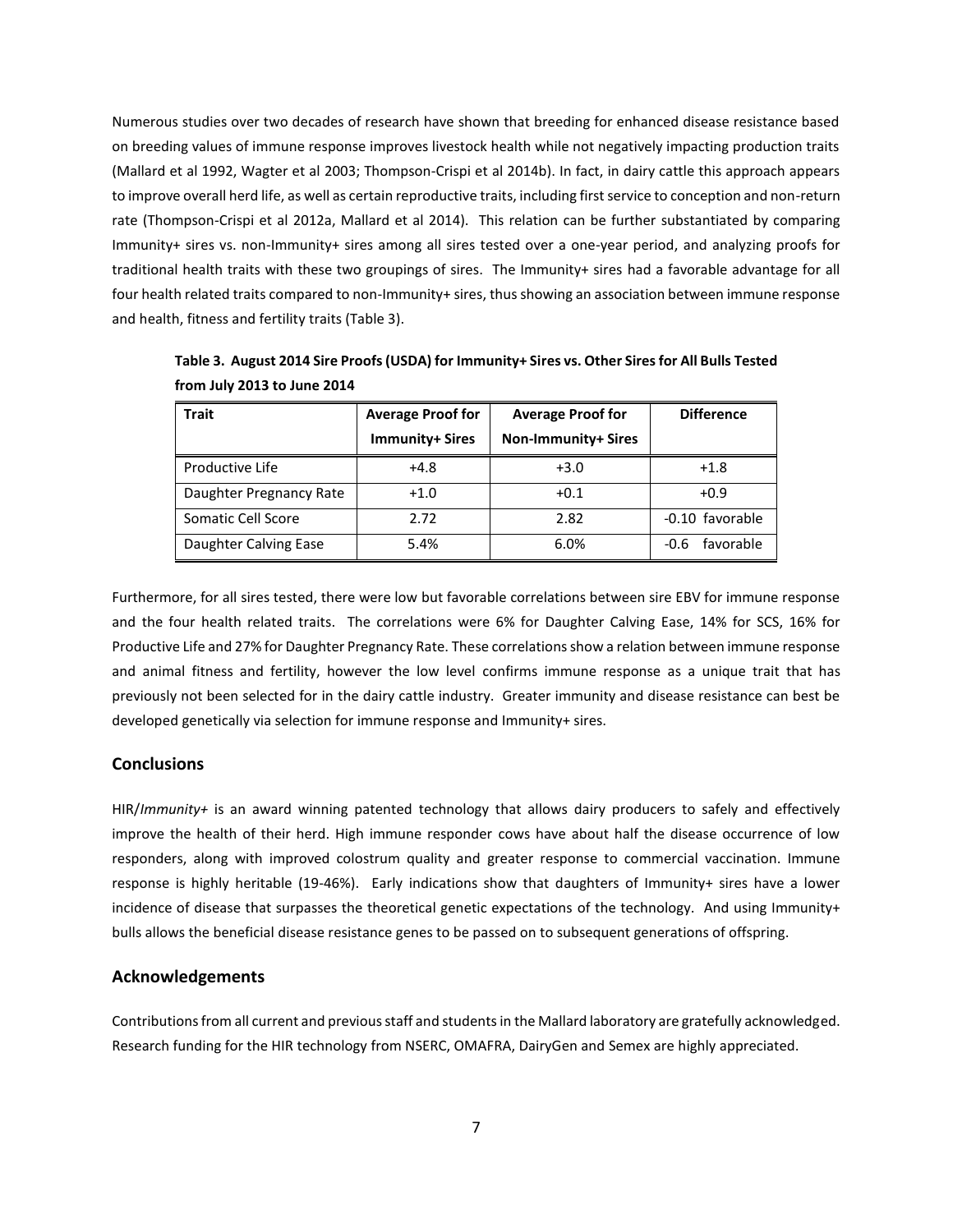### **References**

- Abdel-Azim, G.A., Freeman A.E., Kehrli, M.E. Jr., Kelm, S.C., Burton, J.L., Kuck, A.L. and Schnell, S. 2005. Genetic basis and risk factors for infectious and noninfectious diseases in US Holsteins. I. Estimation of genetic parameters for single diseases and general health. J. Dairy Sci. 88(3):1199-1207.
- Butler, J.E. 1983. Bovine immunoglobulins: An augmented review. Vet. Immunol. Immunopathol. 4:43-152.
- Chaneton, L., Pérez Sáez, J. and Bussmann, L. 2011. Anti-microbial activity of bovine β-lactoglobulin against mastitiscausing bacteria. J. Dairy Sci. 94:138-145.
- Cartwright S.L., Begley N., Schaeffer L.R., Burnside E.B., Mallard B.A. 2011. Antibody and cell-mediated immune responses and survival between Holstein and Norwegian Red × Holstein Canadian calves. J Dairy Sci. 94(3):1576-85.
- Cartwright S.L., Thompson-Crispi K., Paibomesai M., Miglior F., Mallard B.A. 2015. Comparing the prevalence of hoof lesions in dairy cattle classified as high, average or low antibody and cell-mediated immune responders. 2015 ADSA-ASAS Joint Annual Meeting. Orlando, Florida, USA. July 9-12 2015
- Fleming, K. 2014. Bioactive components in colostrum and milk of dairy cattle classified as high, average and low immune responders. MSc thesis. Dept. Pathobiology, Univ. Guelph.
- Mallard, B.A., Wilkie, B.N., Kennedy, B.W. and Quinton, M. 1992. Use of estimated breeding values in a selection index to breed Yorkshire pigs for high and low immune and innate resistance factors. Anim. Biotech. 3:257-280.
- Mallard, B.A., Emam, M., Fleming, K., Paibomesai, M., Thompson-Crispi, K. and Wagter-Lesperance, L. 2014. Are there reproductive implications when dairy cattle are genetically selected for improved immunity? Proc. Dairy Cattle Reproductive Council Meeting. Salt Lake City, Utah. Nov 12-14. Ppxx.

Shannon, J. 2014. Immunity+ Evidence Growing. Article in Semex Magazine *Beyond Borders -* Fall/Winter 2014.

- Thompson-Crispi, K.A., and Mallard, B.A. 2011. Type 1 and type 2 immune response profiles of commercial dairy cows in four regions of Canada. Can. J. Vet. Res.
- Thompson-Crispi K.A., Sewalem, A., Miglior F. and Mallard, B.A. 2012a. [Genetic parameters of adaptive immune](http://www.ncbi.nlm.nih.gov/pubmed/22192219)  [response traits in Canadian Holsteins.](http://www.ncbi.nlm.nih.gov/pubmed/22192219) J. Dairy Sci. 95(1):401-409.
- Thompson-Crispi K.A., Hine, B., Quinton, M., Miglior, F. and Mallard, B.A. 2012b. [Short communication: Association](http://www.ncbi.nlm.nih.gov/pubmed/22720943)  [of disease incidence and adaptive immune response in Holstein dairy cows.](http://www.ncbi.nlm.nih.gov/pubmed/22720943) J Dairy Sci. 95(7):3888-3893.
- Thompson-Crispi K.A. 2012c. Genetic regulation of immune responses in Holstein dairy cows across Canada. PhD thesis. University of Guelph. Guelph, Ontario, Canada.
- Thompson-Crispi K.A, Miglior, F. and Mallard, B.A. 2013. Incidence rates of clinical mastitis among Canadian Holsteins classified as high, average and low immune responders. Clin. Vaccine Immunol. 20(1):106-112.
- Thompson-Crispi, K.A., Sargolzaei, M., Miglior, F., Schenkel, F. and Mallard, B.A. 2014a. A genome-wide association study of immune response in Holstein bulls. Proceedings, 10<sup>th</sup> World Congress of Genetics Applied to Livestock Production.
- Thompson-Crispi K.A., Sargolzaei M., Ventura R., Abo-Ismail M., Miglior F., Schenkel F., Mallard B.A. 2014b. A genome wide association study of immune response traits in Canadian Holstein cattle. BMC Genomics. 15:559- 569
- Wagter, L.C., Mallard, B.A., Wilkie, B.N., Leslie, K.E., Boettcher, P.J. and Dekkers, J.C. 2000. A quantitative approach to classifying Holstein cows based on antibody responsiveness and its relationship to peripartum mastitis occurrence. J. Dairy Sci. 83(3):488-498.